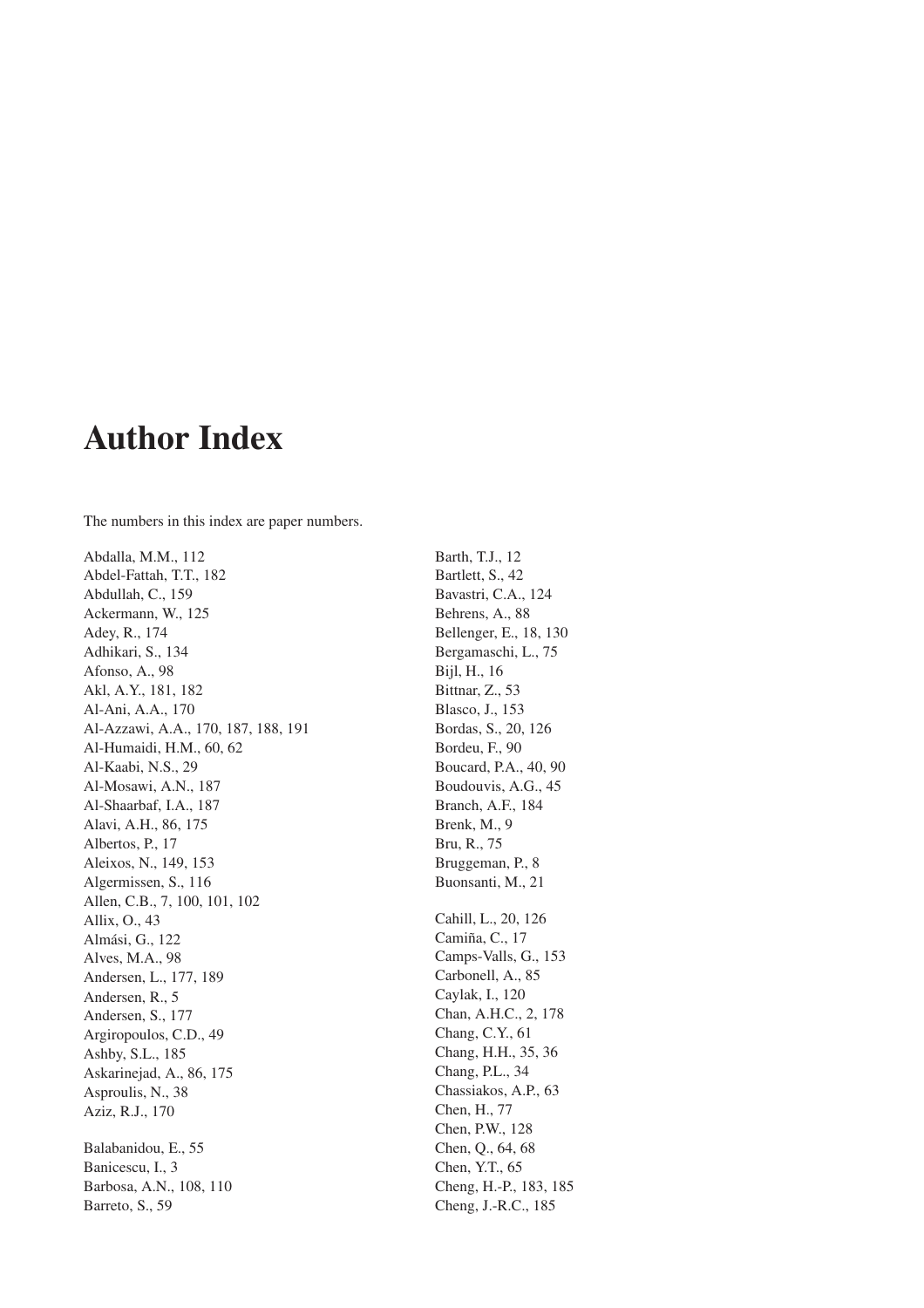Cheng, T.M., 31 Chiu, K.H., 128 Christolis, M.N., 49 Chu, D.H., 25 Chu, D.J., 25, 28 Chung, M.H., 103 Cimrman, R., 41 Coelho, P.G., 56 Company, P., 149 Contero, M., 149 Contrafatto, L., 24 Conway, W., 157 Coorevits, P., 18, 130 Croft, T.N., 10 Cross, M., 10 Csébfalvi, A., 83 Cuomo, M., 24 Davey, K., 121 De Breuker, R., 112 de Rochambeau, M., 106 DeGroat, J., 157 Degroote, J., 8 Dias, T.M.R., 92 Díaz De la O, F.A., 134 Djambazov, G., 50 Dolšek, M., 94 Dolenc, M., 94 Domgin, J.F., 50 Donnell, B.P., 183 Dostál, Z., 89 Doubrawa F., F.J., 124 Douka, E., 55 Doustar, M.F., 88 Drikakis, D., 38 Duane, J., 156, 157 Duhamel, D., 39 Dzeng, R.J., 27, 35 Edris, E.V., 183, 185 Elbeltagi, E., 66 ElKassas, E.M., 66 Elmarakbi, A., 118 England, S.M., 183, 185 Enright, T., 3 Erdal, F., 81 Escobar, J.M., 51

Eyheramendy, D., 19 Fang, J.J., 158 Farizal, F., 11 Feldgun, V.R., 166 Fernandes, P.R., 56, 59 Fernández-Pacheco, D.G., 149 Figueiredo, O.S., 190 Flórez, E., 70 Folgado, J., 59 Fonseca, J.E., 56 Fortin, J., 18, 130 Fukunaga, H., 118, 144 Galiano, V., 95 Gandomi, A.H., 86, 175 García, J.M., 123 García, M.D., 70 Gardin, P., 50 Gatuingt, F., 40 Gauß, F., 114 Gawin, D., 111 Ghysels, P., 37 Giacobbi, D.B., 48 Giannoutakis, K.M., 1 Gomes, E.F., 119 Gómez-Chova, L., 153 Gómez-Sanchis, J., 153 González, L., 74 Gonzalez-Vidosa, F., 85 Goodver, C.E., 4 Gosselet, P., 87 Gountsidou, V., 142 Gravyanis, G.A., 1 Greene, T.R., 42 Grimpampi, E., 161 Guan, H., 57 Guessasma, M., 18, 130 Guimarães, M.M.L., 119 Guney, M.E., 132 Guo, S.J., 33 Habchi, W., 19 Hadipriono Tan, F., 60, 62 Hadjileontiadis, L.J., 55 Haelterman, R., 8 Haftka, R.T., 79 Hammoud, M., 39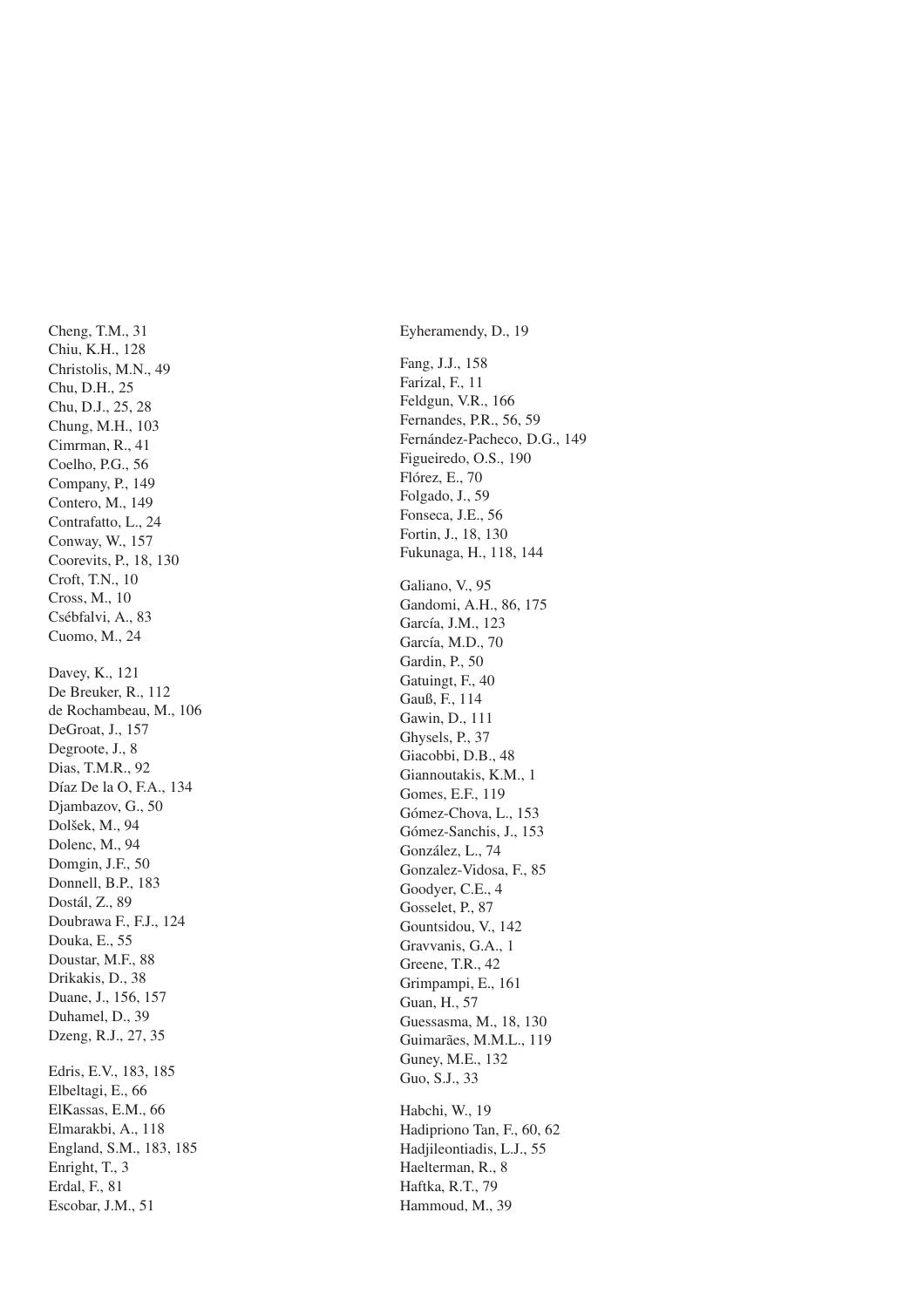Harte, R., 167 Hartung, F., 54 Hatzikonstantinou, P.M., 96 Hatzokos, I., 55 Hemada, A.A., 181, 182 Heshmati, A.A., 86, 175 Hilgert, T., 69 Horák, D., 89 Hoshikawa, N., 84 Hsu, C.H., 32 Hu, J., 2 Hu, N., 118, 144 Huang, C.P., 61 Huang, C.S., 28 Huang, R.Y., 30 Huang, Y.T., 165 Hueso, J.L., 72 Hussaini, M.Y., 14 Ibrahiem, A.M., 154 Ibrahimbegovic, A., 113 Ibsen, L.B., 189 Ichchou, M., 106 Iványi, A., 146 Iványi, P., 54, 194 Jaramillo, J.E., 104 Jeng, D.S., 173, 178 Jezequel, L., 106 Jiang, Z.Y., 138 Jimack, P.K., 4 Jira, J., 160 Jiroušek, O., 58 Jirova, J., 160 Johnson, N.W., 57 Jørgensen, K.A., 147 Júnior, R.M., 148 Kabele, P., 141 Kačianauskas, R., 129 Kalweit, M., 38 Kamara, A.M., 121 Kao, A., 46 Karinski, Y.S., 166 Karube, Y., 144 Kasbohm, J., 174 Kassiotis, C., 113 Kawashima, H., 23

Keimer, R., 116 Kim, H.K., 109 Kim, J.Y., 109 Kimbonguila, A., 130 Klopfer, G., 14 Ko, C.C., 26 Kokoli, E., 63 Kondo, S., 159 Koruga, D., 162 Kosmol, J., 117 Krivtsov, A.M., 145 Kruis, J., 76 Kučerová, A., 78 Kuo, T.H., 158 Kuzkin, V.A., 145 Kwan, A.S.K., 77 Kwon, Y.W., 42 Kytyr, D., 160 Ladevèze, P., 44 Lagaros, N.D., 180 Lazarevic, M.P., 115, 162 ´ Lebon, F., 22 Leclerc, H., 90 Lee, H.Y., 27 Lee, K.H., 109 Lee, Y.H., 109 Lefeuve-Mesgouez, G., 176 Legoll, F., 39 Le Maître, O.P., 15 Lepš, M., 78 Letsios, Ch., 180 Lian, C.T., 25 Liang, S.J., 97 Liingaard, M.A., 189 Lin, C.A., 28 Lin, C.C., 32 Lin, C.Y., 61 Lin, H.-C., 183, 185 Lin, T.C., 36 Lin, W.S., 65 Lin, Y.C., 186 Liu, S.J., 34 Lo, S.S., 31 Lo, T.P., 33 Lo, W., 65 Loo, Y.C., 57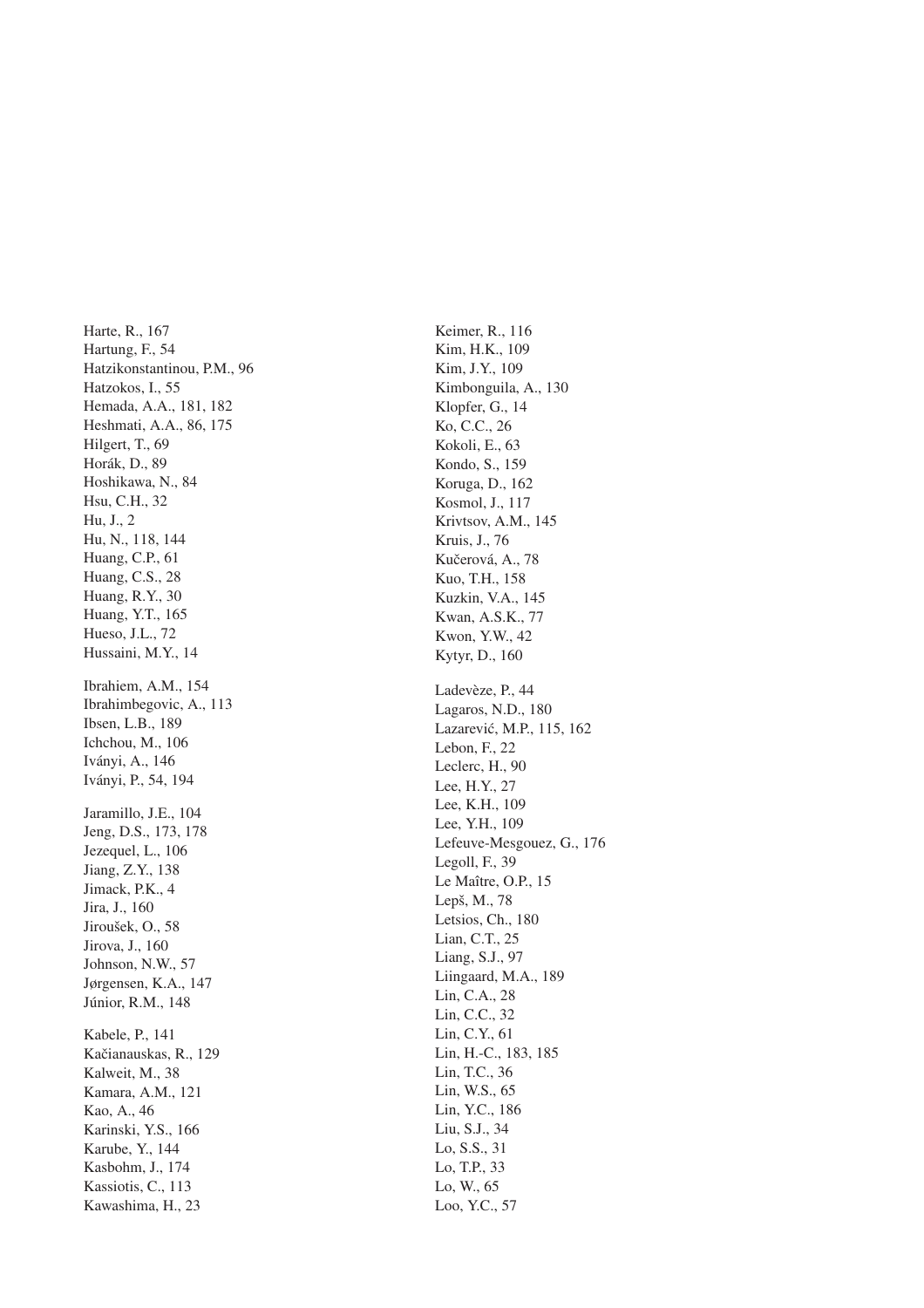Lotfi, A., 91 Lu, L.T., 26, 186 Lu, W.Z., 105 Lubineau, G., 90 Lukeš, V., 41 Mackie, R.I., 93 Magalhães-Mendes, J., 67 Mahnken, R., 120 Mahran, E., 167 Maison-Le-Poëc, S., 43 Malafaya-Baptista, M., 193 Malla, N., 71 Margaritis, K.G., 6 Marin, J., 71 Marinaki, M., 80 Marinakis, Y., 80 Markatos, N.C., 45, 47, 49 Martínez, A., 75 Martínez, E., 72 Martínez, M., 95 Martins, C.J., 190 Martins, L.A., 190 Mathelin, L., 15 Matthies, H.G., 113 Mayer, P., 76 McCarthy, C., 20, 126 Mehl, M., 9 Melnik, R.V.N., 139, 140, 143 Mendonca, A.V., 148 Meredith, N., 57 Mesgouez, A., 176 Michailidis, P.D., 6 Mieszczak, W., 117 Migallón, H., 73, 95 Migallón, V., 73 Miles, J.C., 77 Mills, T., 68 Minh, O.D., 20 Mirjalili, M., 175 Moeller, J., 157 Moghimi, S., 88 Mohsen, B., 191 Moita, G.F., 82, 92 Molnárka, G., 91 Moltó, E., 153 Monteiro, J., 59

Montenegro, R., 51 Montero, G., 51, 70 Morales-Espejel, G., 19 Morris, A.M., 101, 102 Morrison, J.P., 3, 5 Muntean, I.L., 9 Nagyváradi, A., 122 Natarajan, S., 20 Navarro, C., 168, 169 Naya, F., 149 Neckel, T., 9 Němeček, J., 58, 141 Néron, D., 44 Ngnepieba, P., 14 Nguyen, H.X., 20 Nguyen, V.D., 18 Nikolaidis, E., 11 Nivolianitou, Z., 49 Novák, J., 127 Odièvre, D., 40 Ohka, M., 84, 159 Oliva, A., 104 Oliveira, P.J., 98 Ortega, M.G., 123 Ou. J., 178 Païdoussis, M.P., 48 Paiva, J.B., 135, 148 Palomino, J.A., 95 Pan, N.F., 27, 35, 36 Papadopoulos, P.K., 96 Papadrakakis, M., 180 Pascual, E., 71 Pasculli, A., 161 Passieux, J.C., 44 Patel, M., 46 Pebrel, J., 87 Pedroso, L.J., 108, 110 Peixoto, R.A.F., 190 Penadés, J., 73 Pereira, J.P.G., 82 Perez-Segarra, C.D., 104 Pérez-Caparrós, D., 95 Pericleous, K., 46, 50 Pesavento, F., 111 Pinho, F.T., 98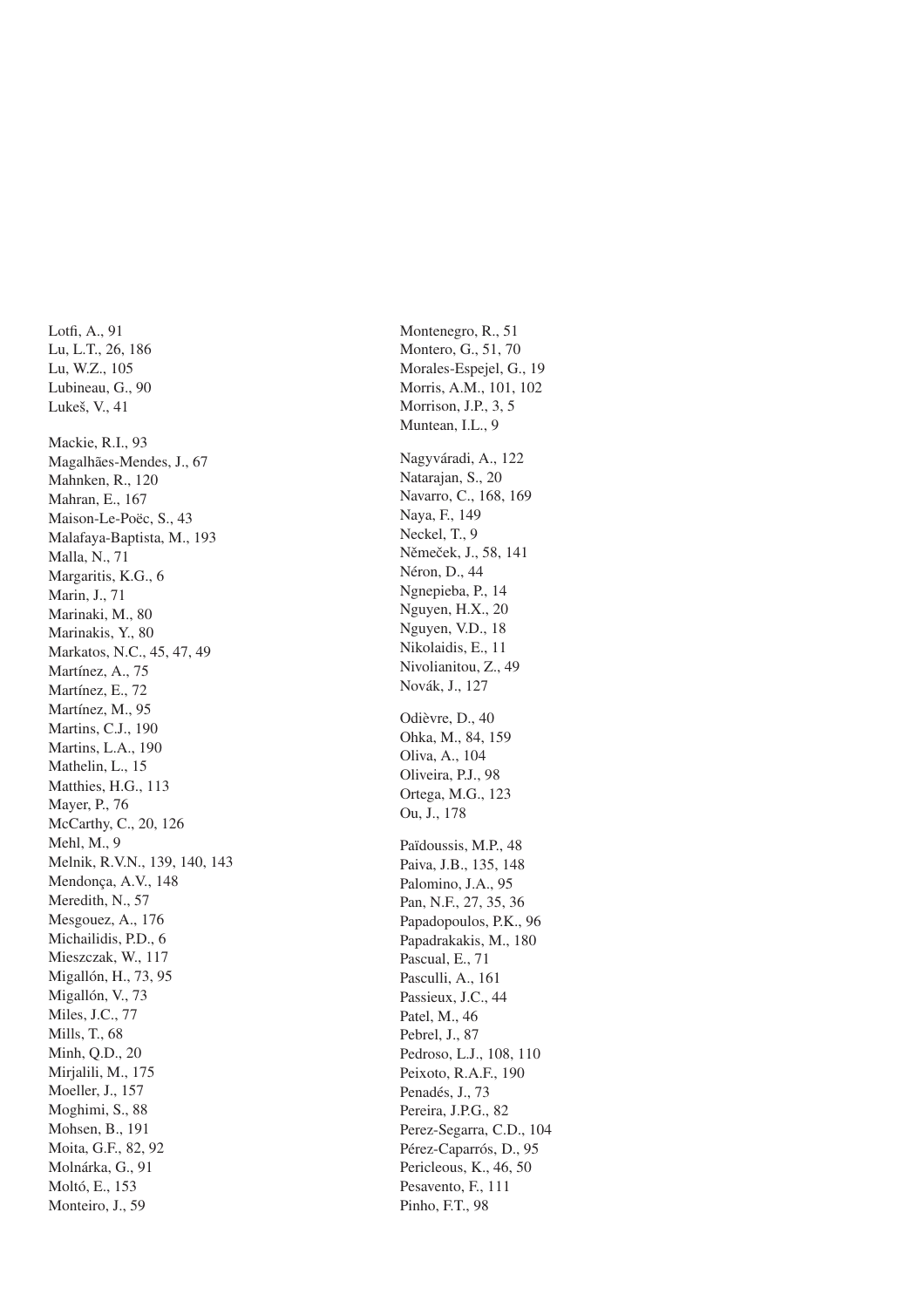Pinto, G.A., 119 Pitilakis, D., 171 Podzharov, E., 123 Polatoglou, H.M., 142 Pontari, A., 21 Poole, R.J., 98 Poroseva, S.V., 13 Power, D.A., 5 Principe, J., 111 Psaltaki, M.G., 47 Psarropoulos, P.N., 179 Pusch, R., 174 Putti, M., 75 Qiao, M.J., 192 Quigley, S.F., 2 Rabczuk, T., 20 Radó, J., 54 Ramon, H., 37 Reichard, G., 64 Rekanos, I., 55 Rekik, A., 22 Rendall, T.C.S., 7, 100, 101, 102 Rey, C., 87 Ribeiro, D.B., 135 Ribeiro, L.M., 119 Richards, D.R., 185 Rivera, M., 152 Rodrigues, H.C., 56 Rodríguez, E., 51 Rodríguez-Jiménez, E., 70 Rohan, E., 41 Romanazzi, G., 4 Roose, D., 37 Rose, M., 116 Ruiz-Gironés, E., 52 Rypl, D., 53 Sab, K., 39 Sacripanti, A., 161 Saif, M.A., 154 Saje, M., 137 Saka, M.P., 81 Sakita, K., 151 Saksala, T., 163 Salehzadeh, H., 86 Salt, J., 17

Samaey, G., 37 Sánchez-Merino, A.L., 168, 169 Sandoval, J., 17 Santos, L., 56 Sari, Z., 194 Sarmiento, H., 70 Sarrate, J., 52 Schäfer, M., 114 Schrefler, B.A., 111 Semler, C., 48 Sharan, S.K., 164 Shiau, Y.C., 25, 26, 28, 186 Shih, M.H., 165 Simić, J., 162 Sipeky, A., 146 Siromiatnikov, V.S., 123 Slone, A.K., 10 Souza, S.M., 108 Stamos, A.A., 150 Stavrakakis, K.S., 125 Stavroulakis, G.E., 80 Suárez, A., 70 Szakonyi, L., 194 Tan, K.H., 155 Theodorakopoulos, D.D., 63 Thuwis, G.A.A., 112 Tijskens, B., 37 Torregrosa, J.R., 72 Trochidis, A., 55 Troclet, B., 106 Tsompanakis, Y., 179 Tung, S.H., 131, 165 Tuominen, P.O., 133 Vadluga, V., 129 Vafeas, P., 96 van Staden, R., 57 Varley, P.A.C., 149 Vasic, V., 115 ´ Venter, G., 79 Vergnault, E., 43 Vergne, P., 19 Vierendeels, J., 8 Vigueras, J.-F., 152 Vinter, B., 5 Voller, V., 46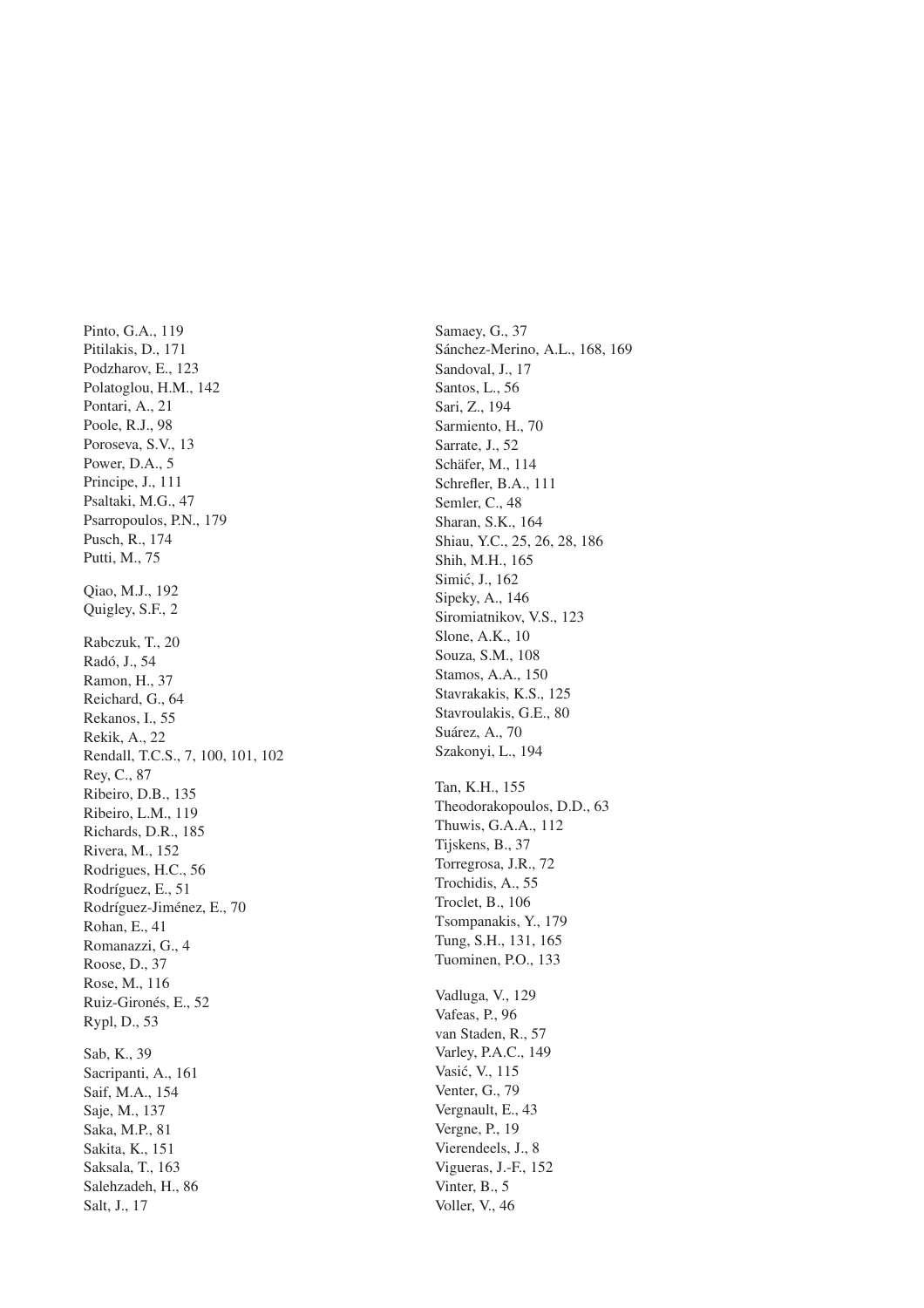Vosika, Z., 162 Voss, H., 69, 107 Vycichl, J., 160 Wang, L., 172 Wang, L.X., 139, 143 Wang, S.S., 32 Wang, W.C., 32 Wang, X.K., 105 Wang, X.Y., 105 Wang, Y.M., 128 Weeks, R., 183 Wei, D.B., 138 Weiland, T., 125 Weinzierl, T., 9 Wen, B., 140 Weng, M.C., 131, 165 Will, K., 132 Willatzen, M., 143 Williams, A.J., 10 Witteveen, J.A.S., 16 Wittig, T., 125 Wu, C.P., 128 Xenidou, T.C., 45 Yang, Q.Y., 105 Yang, S.C., 26, 186 Yankelevsky, D.Z., 166 Yao, H.H., 34 Yepes, V., 85 Yong, H., 99 Yoon, K.H., 109 Yu, C.C., 131, 165 Yu, W.D., 31, 34 Yuan, W.F., 136, 155 Zacharias, K., 55 Zamora, L.A., 123 Zania, V., 179 Zatezalo, A., 14 Zhang, L., 174 Zupan, E., 137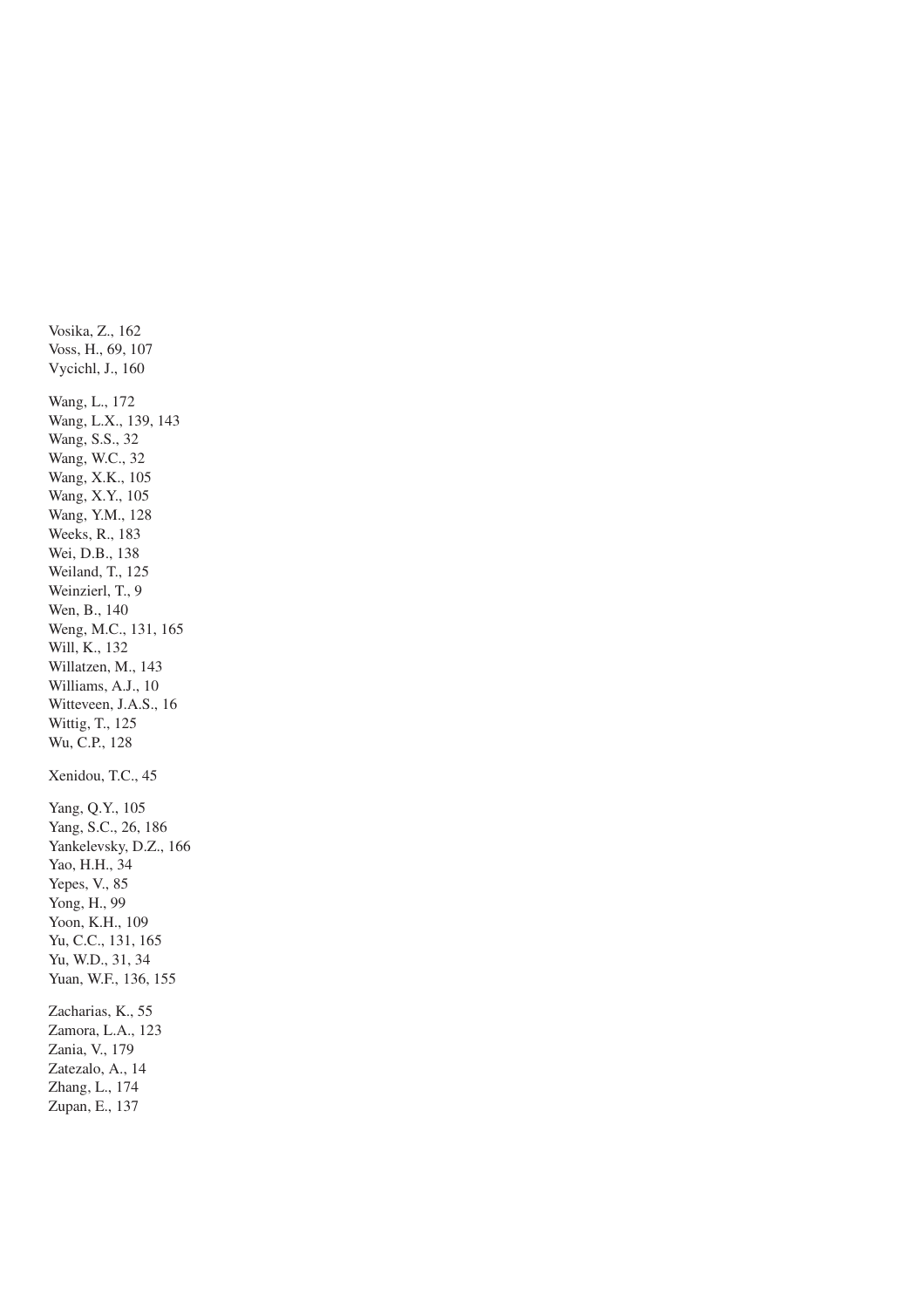## **Keyword Index**

The numbers in this index are paper numbers.

acetabulum, 160 acoustic, 110 acoustic cavity, 108 acoustic Doppler velocimeter, 105 activation energy, 174 active control of structures, 80 adaptive grid refinement, 114 adaptive mesh refinement, 15, 103 advancing front technique, 53 aerobic exercise, 157 aerodynamic, 101, 102 aeroelastic tailoring, 112 aeroelasticity, 7, 100 aggregation algorithm, 76 air curtains, 104 air-lifting method, 186 Aitken under-relaxation, 8 all-in-one integrated, 68 alternative technique, 135 AMLS, 69, 107 amplitude, 109 analytical hierarchical procedure, 32 ANGEL heuristic method, 83 angular velocity, 137 apparent modulus, 58 architect-engineering consultant, 34 artificial body force, 136 artificial diffusion, 19 asphalt, 175 association rule mining, 35 asymptotic analysis, 22 asymptotic behaviour, 16 atmospheric diffusion simulation, 192 atmospheric pressure, 186 automated multi-level sub-structuring, 69, 107

autonomous cooperation, 84 autoregressive integrated moving average, 36 ballast, 39 Bayesian prediction, 14 Bayesian statistics, 134 beams, 128, 187 bedform, 105 bending, 128 bending moment, 181 bidding, 30, 32 binary spatial partitioning, 150 binary-alloy, 46 bioinformatics, 6 biological tissue, 21, 37 biomechatronics, 162 biomedical engineering, 156, 157, 162 Biot theory, 176 block-structured grids, 114 body building, 156, 157 body mass distribution index, 156, 157 body mass index, 156, 157 body waves, 169 body-centred-cubic iron, 138 bone damage assessment, 55 bone mineral density, 56 bone quality, 56 bottom binary n-tuples, 74 boundary elements, 135, 189 boundary point method, 127 bridge collapse, 60 bridge failure, 60 bridge performance, 35, 36 brittle plastic rock, 164

automatic code generation, 116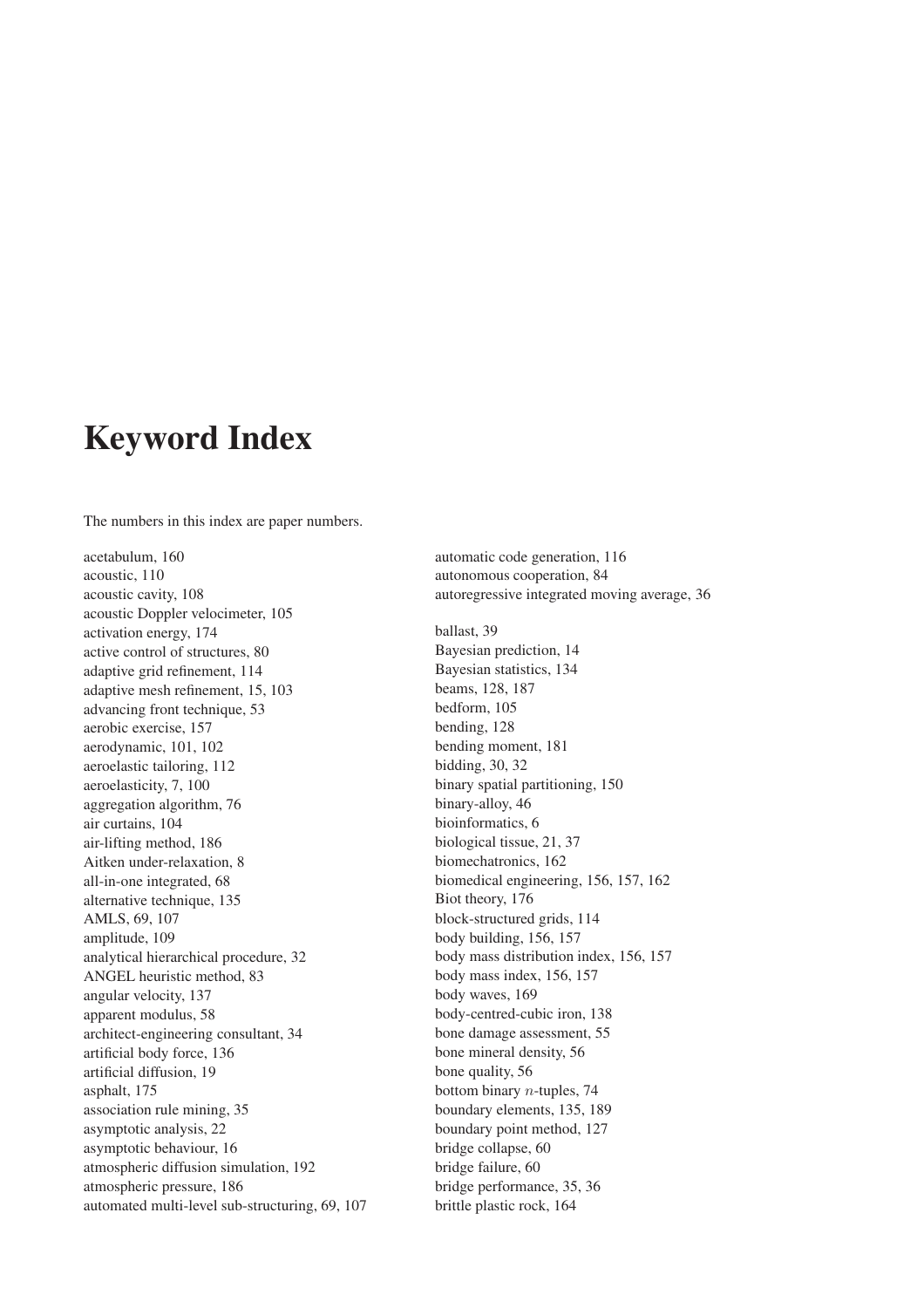Brownian motion, 161 building, 61 building information modelling, 64 building medical records, 61 building medicine, 61 bundle structure, 109 Burgers' equation, 14 buried structures, 168, 169 burst-and-coast swimming, 103

CAD/CAE, 151 CAE pre-processors, 149 calibration, 185 canister settlement, 174 cantilever, 10 carbon nanotube, 144 CardiffGA, 77 Cartesian grids, 9, 103 CdS, 140 cells with large mass ratio, 99 cellular automata, 155 cellular beams, 81 cement, 175 cement layer, 160 cement paste, 141 central piles, 181 chemical process, 45 civil engineering, 94 claims, 65 classification, 147 clay, 174 close range photogrammetry, 154 cluster computing, 4, 95 cluster of heterogeneous workstations, 6 co-planarity, 152 cold box, 120 colour, 152 combinatorial optimization, 81 community of practice, 34 compact functions, 7, 100 compiler directives, 88 complex many-particle systems, 161 complex stochastic Boolean systems, 74 complex systems, 159 component-oriented design, 93 composite medium, 127 composites, 42, 90

composition, 147 compressional and frictional, 188 compressive strength, 86 computational electromagnetics, 71 computational fluid dynamics, 12, 45, 47, 48, 49, 101, 102, 104, 114 computational heuristics, 82 computed tomography, 58 computed torque control, 116 computer aided design, 150 concrete, 142 concrete compression strength, 36 concrete structures, 111 conductance, 18 conical, 170 conjugate gradient, 70 conservation of total momentum, 99 consolidation, 173, 178 constrained particle swarm optimisation, 79 construction, 31, 63 construction delay, 62 construction management, 67 construction site, 68 constructive systems, 190 contact, 18, 40, 89, 91 contact constraints, 163 contact stress, 23, 160 continuous casting, 50 convergence rate, 78 conveyor, 123 cooling tower, 167 cost item, 32 cost optimization, 66 coupled method, 166 coupled surface-subsurface model, 185 coupling, 39 coupling environment, 9 creep, 174 critical speed, 124 crowns modelling, 158 cut cell, 103 cut-off wall, 183, 184 cutting, 117 cutting forces, 117 cylindrical rod, 109 cylindrical shells, 172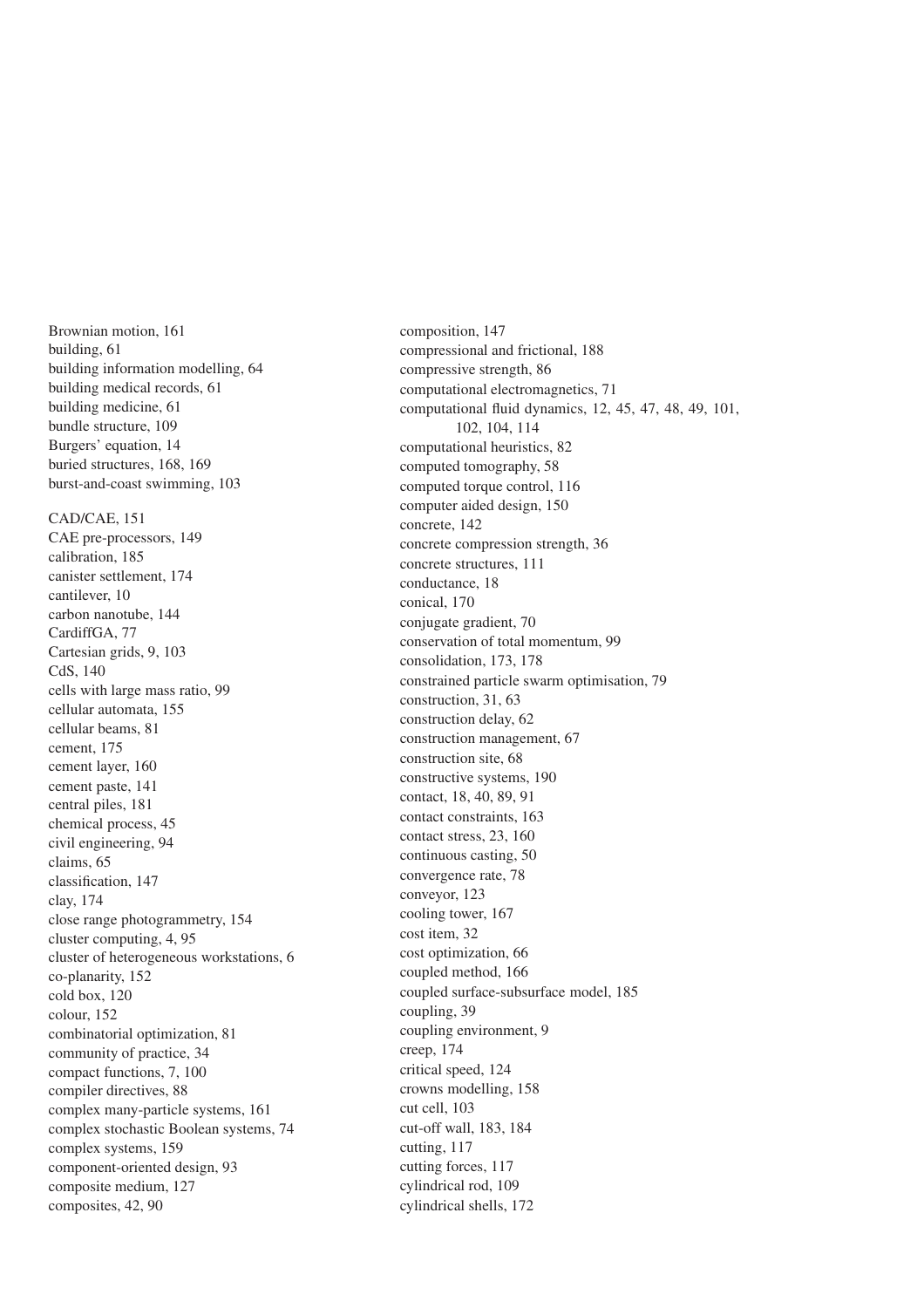dam-break, 97 damage, 87 damage deactivation, 163 damage material modelling, 117 damage mechanics, 163 damaging behaviour, 24 data mining, 92 database, 25, 28, 61 decision making, 29, 63 decohesion elements, 118 decomposition approach, 185 deep, 187 deep beams, 188 deflections, 191 deformations, 179 delamination growth, 118 delayed recovery, 141 dendritic-growth, 46 dental fabrication, 158 dental implant, 57 design codes, 180 design of experiments, 123 deterioration, 35 differential equation, 137 differential evolution, 78 differential settlement, 181 digital hologram, 151 digital image correlation, 165 digital representation, 53 direct solution, 132 discrete approach, 39 discrete element method, 18, 129, 130, 131 discrete shear theory, 148 discrete time systems, 17 distributed computating, 1 distributed computing, 93 distributed systems, 95 domain decomposition method, 40, 43, 44, 87, 89, 91 domain element, 101, 102 double pipe network, 193 drilling, 117 dual energy x-ray absorptiometry, 56 dual sports, 161 dynamic analysis, 118 dynamic behaviour, 109 dynamic fluid structure interaction, 10 dynamic neutralizers, 124

dynamic of rigid bodies, 115 dynamics, 3, 48, 129, 171, 189 e-beam, 122 e-tendering, 30 ecological engineering methods, 25 eigenvalue, 69, 107 eigenvector, 69, 107 elastic, 188 elastic foundations, 170, 191 elastic instabilities, 98 elasto-acoustic system, 106 elasto-plastic analysis, 181, 182 elastohydrodynamic lubrication, 19 electrical property, 144 electrostriction, 143 embankments, 179 embedded discontinuities, 24 enabling causes, 60 engineering firm, 29 engineering management, 29 engineering materials, 142 enthalpy, 46 entity-relationship model, 25 entropic flow pattern, 193 environmental impact assessment, 192 environmentally conscious design, 151 equation of state, 145 equivalent linear, 171 ER model, 28 error, 14 error analysis, 15 evidence theory, 13 evolution, 138 evolutionary algorithms, 45, 67 evolutionary behaviour table system, 84 explicit time integration, 163 extended finite element method, 20, 126 extrusion, 10 factors, 32 fading memory, 41 fast Fourier transform, 127

fault rupture, 179 fault tree analysis, 60 ferrofluid, 96 FETI-DP, 89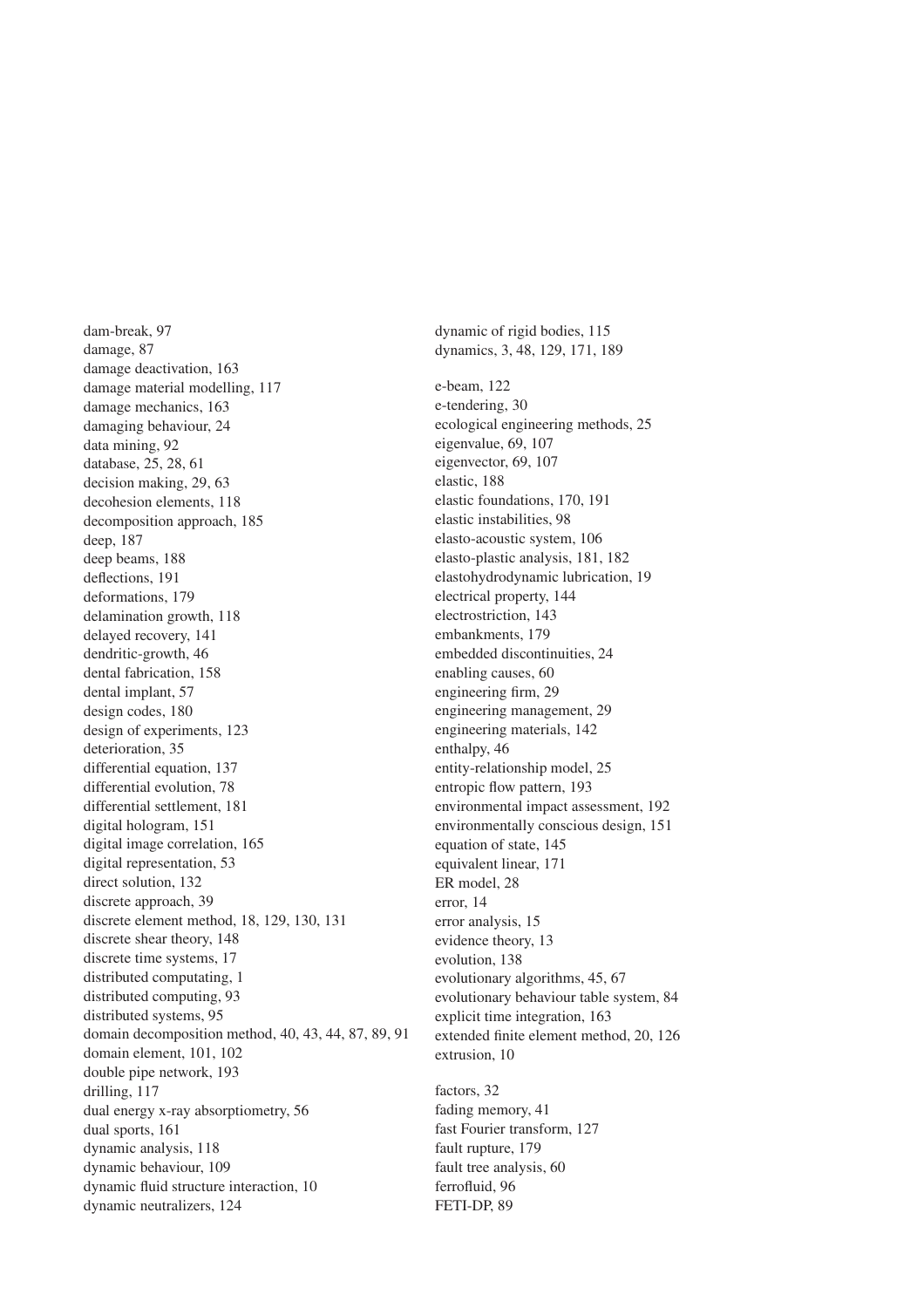field models, 49 field programmable gate array, 2 fill-in reduction, 132 filtering, 171 finite difference, 191 finite element method, 1, 2, 22, 23, 41, 52, 57, 131, 148, 190 finite element modelling, 56, 117, 160 finite elements, 19, 48, 59, 93, 108, 129, 133, 159, 164, 170, 181, 182, 187, 189 finite integration technique, 125 finite volume method, 12, 45, 114 finite-infinite-element modelling, 167 finite-volume method, 47 first-principle molecular dynamic calculations, 140 flat shell, 148 flexible pavements, 154 flexible tube, 8 flow bifurcation, 98 flow structure, 105 fluid dynamics, 16 fluid pressure, 23 fluid saturated porous materials, 41 fluid-structure interaction, 8, 9, 16, 43, 48, 106, 107, Herbert Hoover Dike, 183 108, 109, 110, 113 fluid-structure interpolation, 7, 100 Formula One, 112 foundation, 187 Fourier error analysis, 8 Fourier transform, 176 fractional calculus, 162 fracture, 129 fragmentation, 130 free formulation, 148 frequency analysis, 162 frequency response, 17 friction, 18, 40 friction heat, 23 fruit inspection, 153 full-system approach, 19 function modules, 192 fuzzy control, 80 fuzzy controller, 62 fuzzy fault tree, 60 fuzzy logic, 60, 62 fuzzy model, 60 fuzzy set, 60, 62

gaussian stochastic process, 134 generalized bottom binary n-tuples, 74 generalized top binary n-tuples, 74 genetic algorithms, 27, 65, 66, 67, 70, 78, 84 geographical information system, 25, 28 geometric conservation, 10 GMS, 183, 185 Godunov method, 166 gradient based optimization, 54 granular materials, 39 granular media, 18, 130 graph compression, 132 gravel river bed, 105 grid, 5 grinding process, 130 Gruneisen, 145 hardware acceleration, 2 hardware-efficiency, 9 harmony search algorithm, 81 head losses, 193 heat conduction, 23, 155 heat transfer, 18 heterogeneous, 3 heterogeneous solids, 129 heterostructures, 143 heuristic optimization, 85 hexahedral element, 52 high performance computation, 90 high performance concrete, 86 high-fidelity simulations, 14 high-throughput computing, 94 highway, 63 hip replacement, 59 Hodgkin-Huxley model, 159 homogenization, 22, 41 homogenized approach, 39 homography, 152 Hooke-Jeeves algorithm, 119 hospital building, 33 hot wire anemometry, 104 human factors, 29 human skin, 159, 162 hybrid method, 172 hybrid molecular-continuum, 38 hybrid system, 27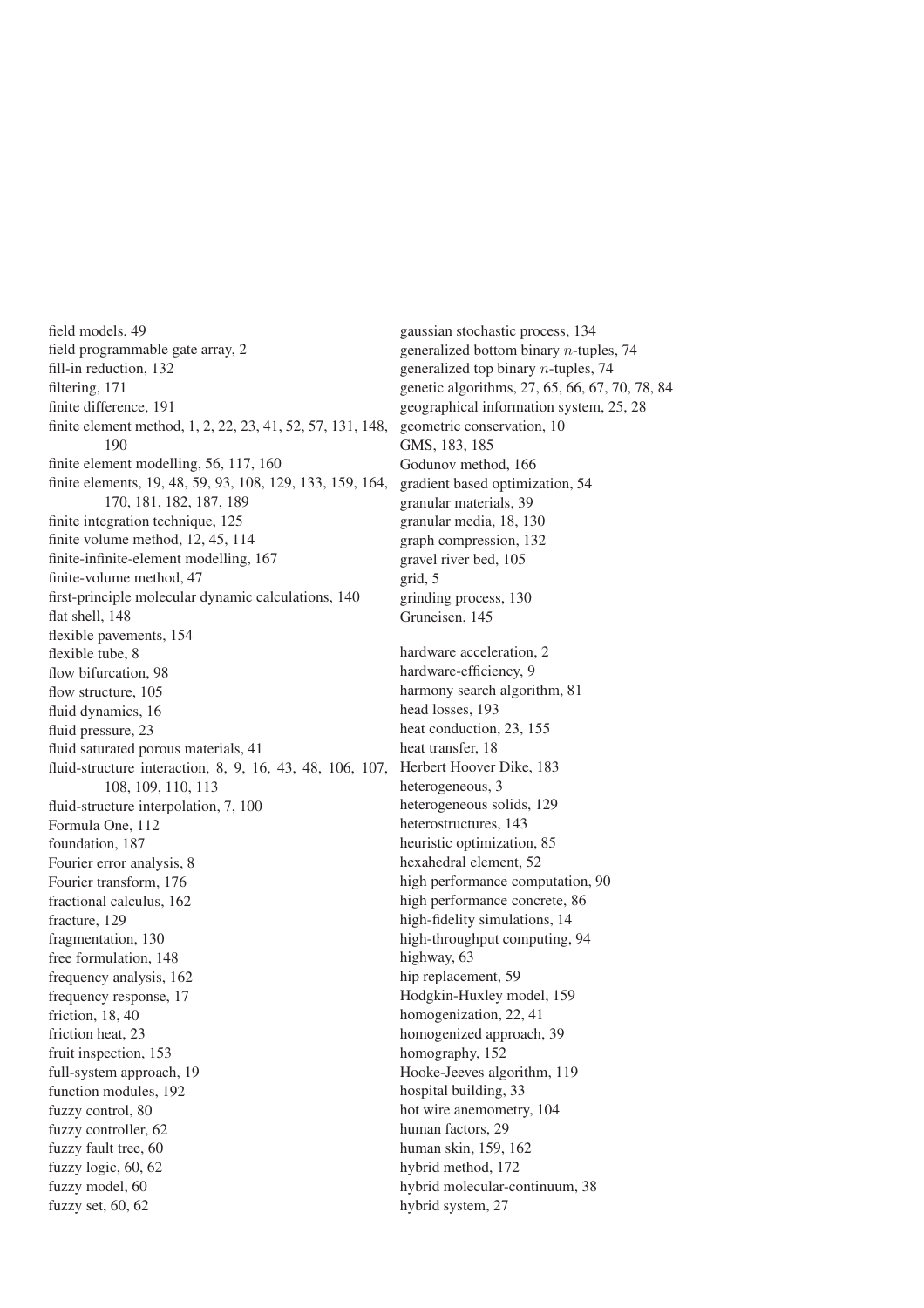ICD-9-CM, 61 identification, 194 IGTSP scheme, 99 ILU factorizations, 73 image analysis, 153 impact analysis, 183 impervious, 184 implant design, 59 importance sampling, 11 imprecise probability, 11 inclusion, 127 incomplete factorization, 70 inexact Newton method, 75 inferential control, 17 infinite domains, 135 information interoperability, 68 information modelling, 147 information recovery, 92 information transfer, 7, 100 innovative building materials, 26 integral equation, 127 integrated modelling, 111 integration, 137 intensive insulin therapy, 156 interface, 182 interface damage, 22 interface issues, 64 interface management, 64 interface object model, 64 interface preconditioner, 91 interface strength, 42 Interface-GMRES(R), 8 interfaces, 24, 50 International Classification of Building Diseases, 61 international environment, 29 interpolating recursive subdivision, 53 intrinsic order, 74 inverse dynamic model, 116 iterative methods, 71, 76

Jacobi-Davidson, 71

Karhunen-Loève expansion, 134 knowledge base, 26 knowledge management, 34 knowledge map, 26 Krylov iterations, 75

Krylov subspace method, 69 lamination parameters, 112 landfill cap, 184 landslides, 177 large deformations, 9 large eddy simulation, 104 large rectangular plates, 191 lateral loads, 182 LATIN, 44 lattice, 129 lattice mismatch, 143 LCS computation, 6 leakage, 23 least-squares finite-element, 97 level sets method, 126 life cycle cost, 33, 63 lighting system, 153 lime, 175 limit cycle oscillations, 16 linear, 66 linear genetic programming, 86, 175 linear programming, 52 lined cavity, 166 Love waves, 168 low Reynolds number, 98 low-fidelity simulations, 14

machine vision, 153 magnetic field computation, 146 magnetic hysteresis, 146 magnetohydrodynamics, 96 maintenance, 61, 63 maintenance decision-making, 35 maintenance management, 33 Mamdani procedure, 62 mandarins, 153 manufacturing process, 123 marine sediment, 173, 178 market basket analysis, 35 masonry structure, 22 mass consistent models, 70 mass customisation, 147 mass transfer network, 194 master-worker, 6 material model, 117 material point method, 177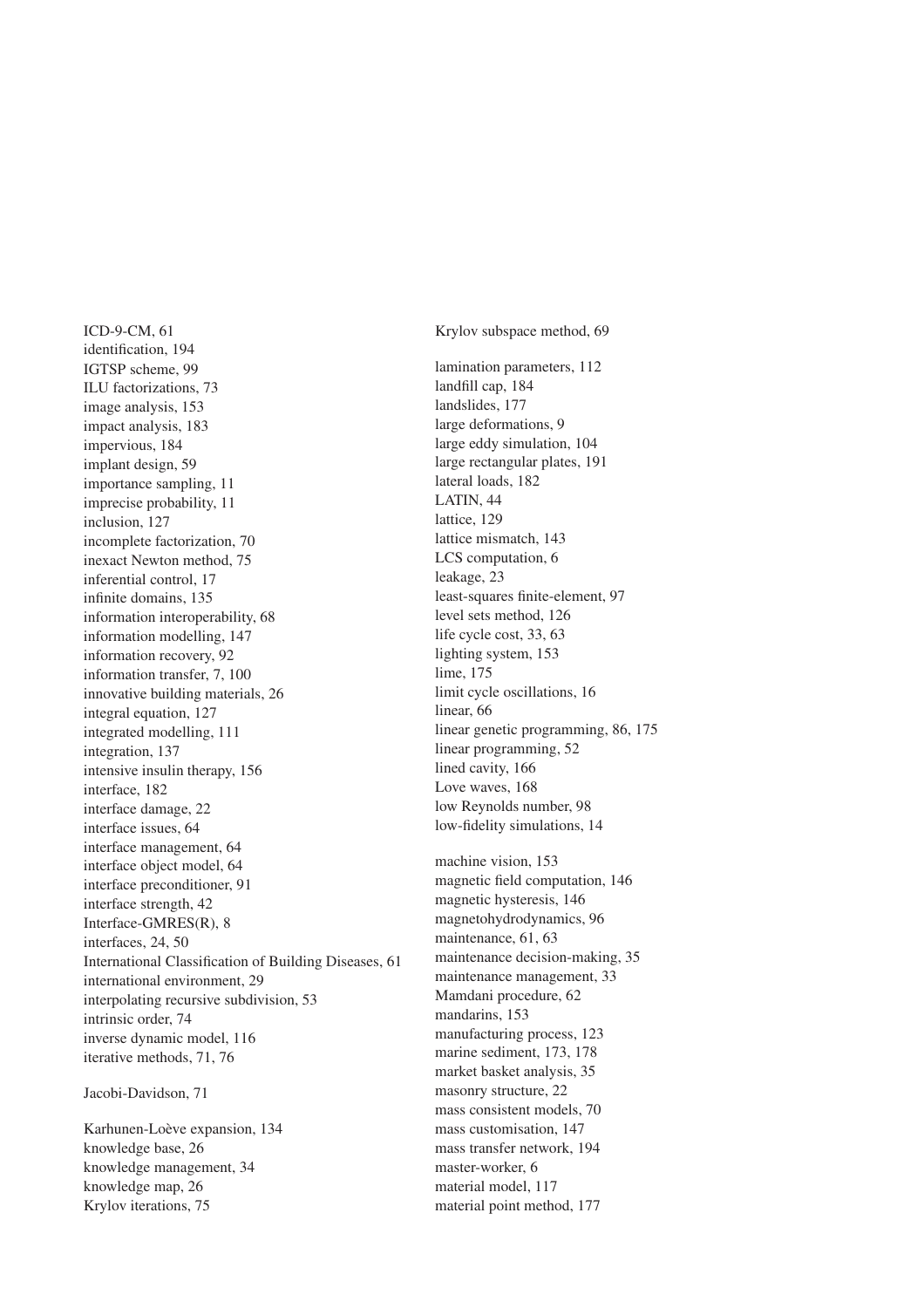material science, 151 mathematical modeling, 162 mechanical properties, 142 mechanical seal, 23 mechanical stress, 146 mechanical well cleaning, 186 mesh adaptation, 51 mesh alignment, 51 mesh coarsening, 132 mesh generation, 52, 53 mesh smoothing, 54 meshless methods, 127, 128 Message Passing Interface, 6 metal-backed cup, 59 metal-organic chemical vapor deposition, 45 MHD, 46 microcontacts, 21 microlevel modelling, 141 micromechanics, 141 micropolar flow, 96 microscopic mechanism, 165 microstructure, 53, 105, 174 midpoint scheme, 137 MiG, 5 mildly nonlinear systems, 73 minimum weight design, 81 mix design, 86 mixer-settler, 119 mixing, 172 mixing-separating, 98 mobile computing device, 68 modal analysis, 106 model order reduction, 125 ModelCenter, 112 modified Lagrange method, 115 modularity, 9 Mohr-Coulomb criterion, 131 Mohr-Coulomb plasticity, 163 molecular dynamics modelling, 138 moment matching, 69 moments, 128 monitoring system, 167 Monte Carlo simulation, 134 moving load, 176 moving meshes, 51 MPI, 95 multi-agent, 84

multi-grid, 114 multi-layer perceptron, 86, 175 multi-layered ground, 176 multi-level numerical software, 4 multi-modal problems, 78 multi-model approach, 13 multi-objective optimisation, 79 multi-rate systems, 17 multi-scale, 37, 39, 43 multi-scale computational method, 40 multi-scale modelling, 38, 41, 42 multi-scale product simulation, 151 multi-span structure, 109 multi-variable control, 17 multi-variate Krylov subspace methods, 125 nanocomposite, 144 nanocrack, 138 nanofluidics, 38 nanoindentation, 58, 141, 142 nanostructures, 139 nanowires, 139 Nastran, 112 neural network, 159 Newton's method, 72 niching strategy, 78 node amalgamation, 132 node movement, 51 non-destructive evaluation, 55 non-disruptive genetic algorithms, 77 non-homogeneous, 135 non-linear, 90 non-linear acoustic dissipation, 55 non-linear analyses, 190 non-linear optics, 122 non-linear problems, 87 non-linear structural behaviour, 167 non-linear system, 72 non-linear ultrasound, 55 non-local models, 139 non-uniform, 188 normalized approximate inverses, 1 numerical analysis, 188 numerical methods, 135

object-oriented, 64, 93 object-oriented analysis and design, 147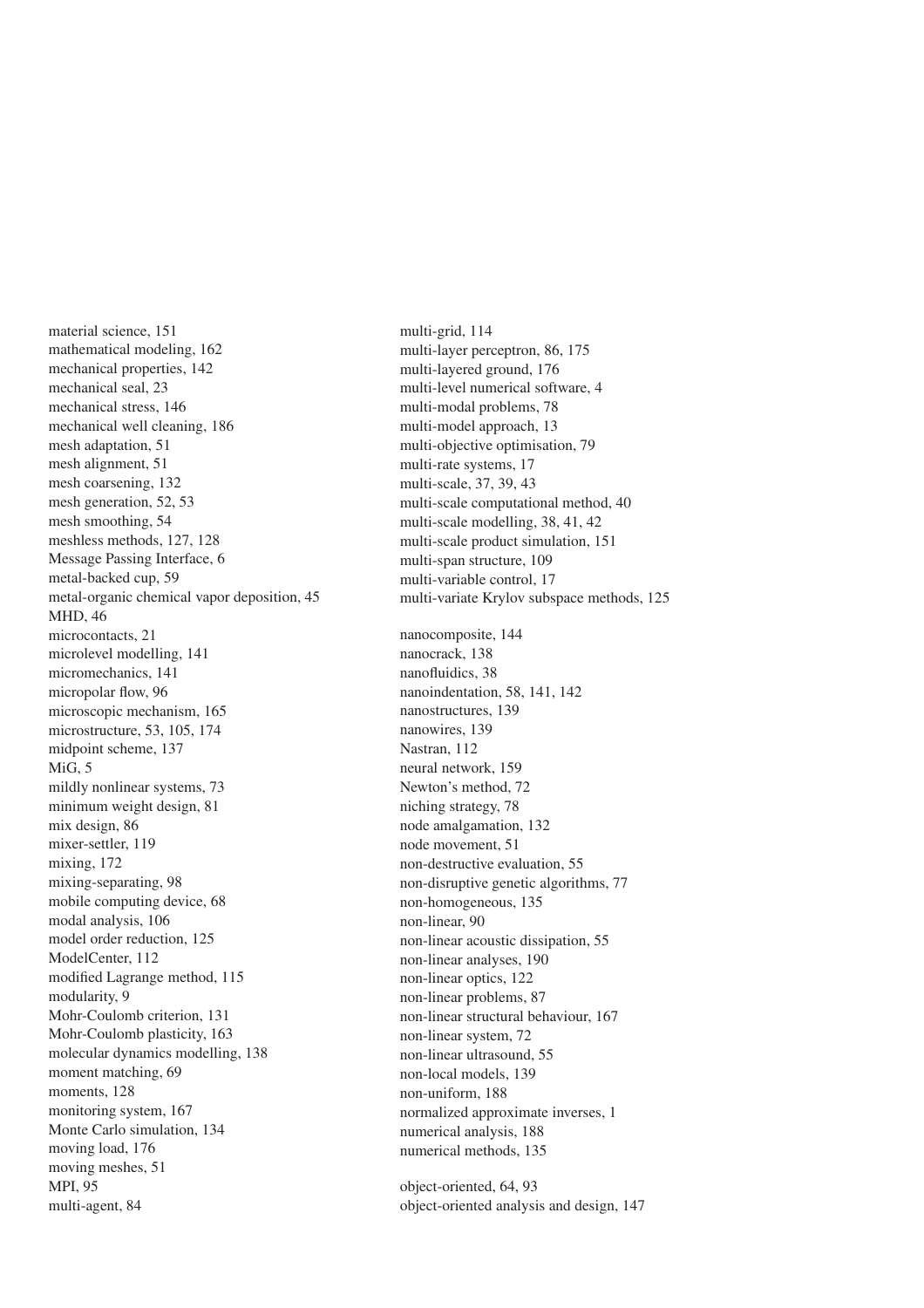occlusal surface, 158 oil spill, 47 OpenMP, 88 optical tracking, 158 optimization, 65, 82, 101, 102, 106, 123, 124, 180 optimum structural design, 81 organizational factors, 29 osteoporosis, 56 parallel, 101, 102 parallel algorithms, 6 parallel architecture, 3 parallel computing, 44, 73, 88, 190 parallel distributed algorithms, 4 parallel generalized minimum residual method, 1 parallel preconditioned conjugate gradient method, 1 parallel processing, 90 parallel robot system, 116 parallelisation, 10 parameter tuning, 119 parameterized systems, 125 parametric studies, 40, 94 parametrization of rotation, 137 particle swarm optimization, 80 particles dynamics method, 145 partition of unity methods, 20 partitioned approach, 9 partitioned solution, 8 partitioned strategy, 113 patent analysis, 31 pavement management system, 154 pavements, 63 pelvic bone, 160 perfect crystals, 145 performance evaluation, 34 performance evaluation and prediction, 4 performance-based earthquake engineering, 94 periodically poled lithium niobate, 122 permeability, 184 personal digital assistant, 68 perturbation, 127, 164 phase transformations, 139 physical interface, 64 PID controller, 115 piezoelectric, 143 pile foundation, 180 piled raft, 181, 182

pipe, 148 pipe failure, 193 pipe resizing, 193 pipes conveying fluid, 48 plane trusses, 82 plastic strain, 165 plate problems, 76 plates, 128 point collocation, 128 point wise coupling, 38 political factors, 29 pollutant dispersion, 49 pollution source survey, 192 polyethylene, 59 polymeric fluids, 38 polynomial chaos, 15 pore pressure, 178 porewater pressure, 184 porous media, 75 posterior, 14 pre-processing, 132 precast construction technology, 31 preconditioned conjugate gradient, 2 preconditioning, 1, 70, 71, 76 prediction, 36 preservation of symmetry, 99 price, 30 procedural causes, 60 procurement, 30 product configuration, 147 product design, 151 product family modelling, 147 project delay, 62 project delay enabling causes, 62 project management, 67 public resource computing model, 5 Quadratic convergence, 72 quadratic programming, 89 quality measures, 54

quantum dots, 140 quasi phase matching, 122 quasi-Newton method, 75 quasi-static analysis, 118 quaternion, 137

R-adaptivity, 51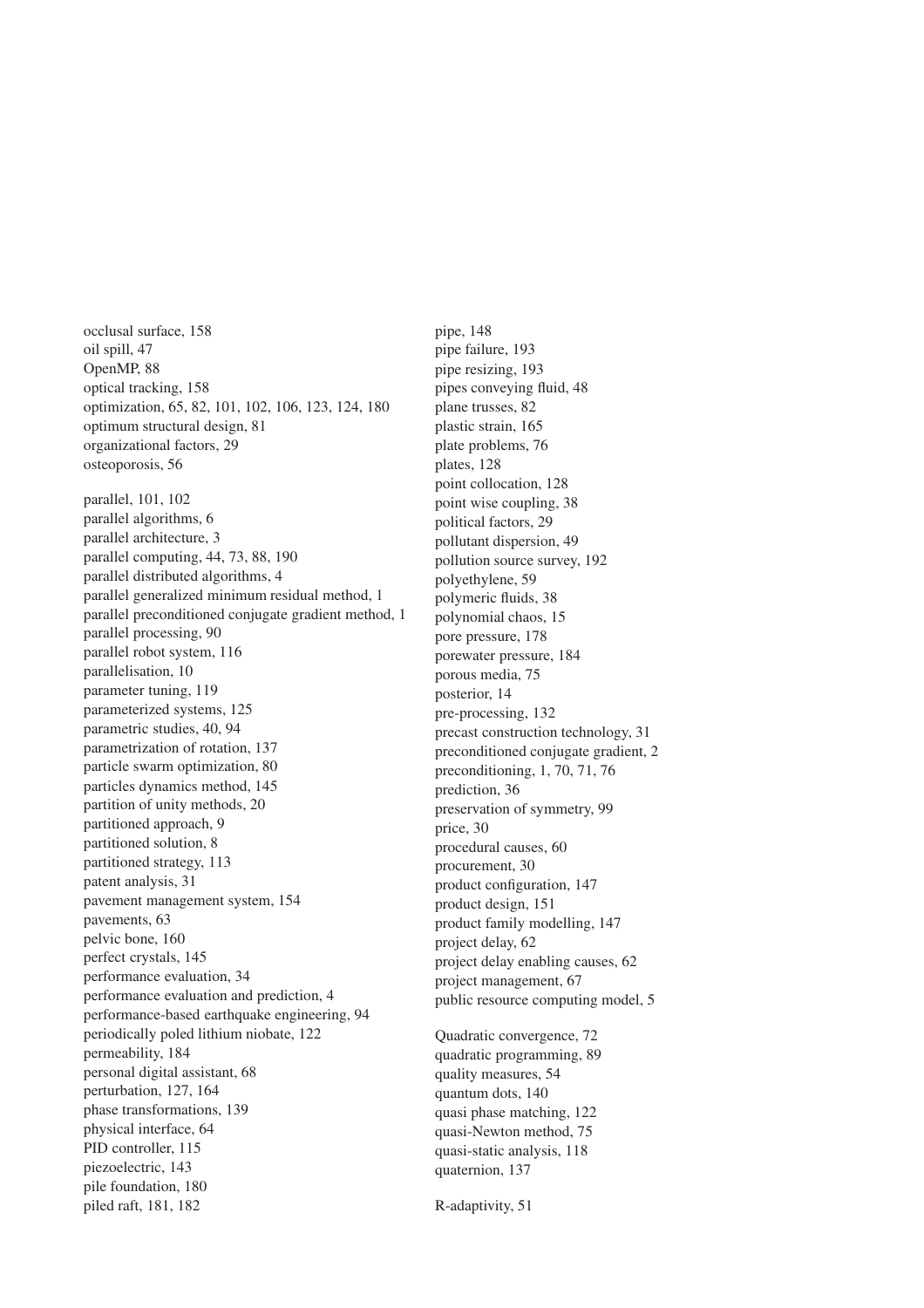radial basis function coupling, 7, 100 radial basis functions, 101, 102 random keys, 67 random parameters, 16 RANS/LES, 104 rational eigenproblem, 107 Rayleigh waves, 168, 169 RCPSP, 67 re-analysis, 11 reconfigurable computing, 2 reduced-order models, 8 refinement scheme, 15 registering, 152 reliability, 78 reliability engineering, 74 repetitive projects, 66 representative volume element, 37 reproducing kernels, 128 residential construction, 64 residual pore pressure, 173 residual stress, 121 resort development, 27 resource allocation, 63, 65 restoration, 25 Richtmyer-Meshkov instability, 172 rigid inclusion, 166 RNG  $(k - \varepsilon)$  turbulence model, 47 road vaults, 85 rock burst, 164 rock fracture, 163 Rodriguez method for symbolical calculation, 115 rotordynamics, 124 roughness, 154 RTL simulations, 95 rutting, 154 S-curve, 65 sampled-data systems, 17 sand, 120 sandbox, 5 scalability, 10 scalable algorithms, 89 scarf joints, 42

scheduling, 66, 67 Schur complement, 91 SEA-like method, 106 sealing, 23

second harmonic generation, 122 SEEP/W, 184 seepage, 184 segmentation, 152 seismic analysis, 168, 169 seismic analysis of tunnels, 168 seismic design, 179 self organization, 161 semi-analytical approach, 176 seminorm, 91 service oriented architecture, 92 shallow-water equations, 97 shape optimization, 45 shape parameterisation, 101, 102 share rate, 192 shared memory, 88, 95 shearing, 174 shell foundation, 190 shells, 170 shifted linear systems, 70 shock wave diffraction, 166 shock waves, 16 simplified modelling, 182 simulation, 13, 27, 47, 67, 90 simulation of liquid-liquid systems, 119 simultaneous sizing-shaping optimization, 83 singular integral, 136 sketch-based interfaces, 149 slip boundary conditions, 38 slope stability, 177, 179 smart structures, 80 smectite, 174 smoke plume, 49 smoothed finite element method, 20 softening, 171 software, 68 soil dynamics, 177 soil half-space, 167 soil plasticity, 178 soil-bentonite, 184 soil-foundation-structure interaction, 171 soil-structure interaction, 166, 167, 168, 169, 189, 190 solitary wave, 97 sparse linear systems, 1 sparse matrix, 69, 107 spatial model, 151 spatial rotation, 137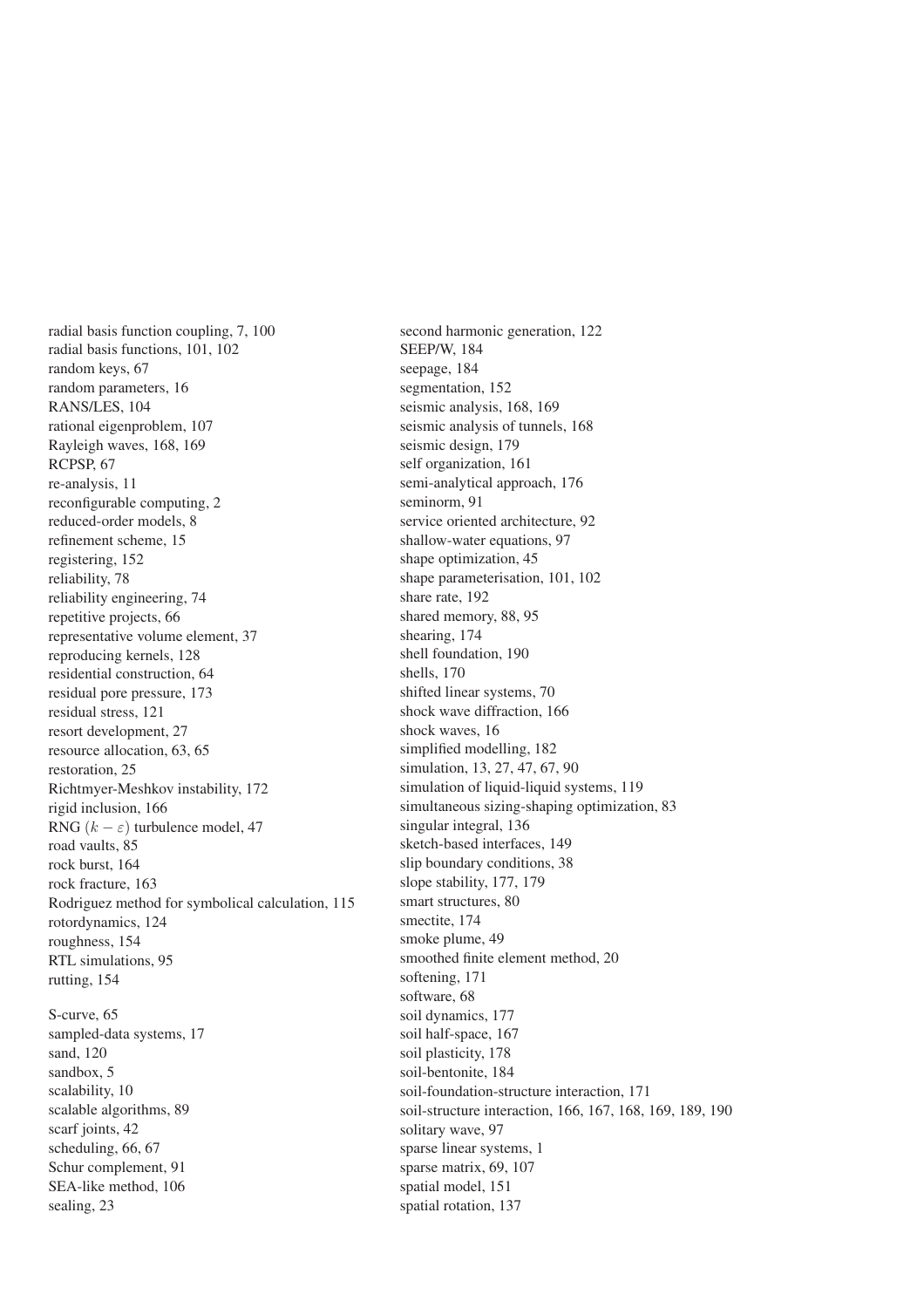spectral low rank updates, 71 spectral methods, 143 speed up, 88 speed-power ratio, 103 spherical shell, 133 sport biomechanics, 161 stabilised soil, 175 staggered mesh, 99 standing wave, 97 statistical analysis, 30 statistical energetic analysis, 106 steel bridges, 83 stereo, 152 stochastic finite element method, 15, 16, 134 stochastic modelling, 161 stochastic partial differential equations, 134 stochastic resonance, 159 stochastic search techniques, 81 strain sensor, 144 strain smoothing, 20 strategy planning, 31 stresses, 128 strong discontinuities, 24 structural design, 85 structured mesh, 52 submapping, 52 substructure, 171 subsurface flow, 183 super-element, 132 superobjects, 25 surface mesh smoothing, 51 surface waves, 168 sustainable construction, 63 symmetric Galerkin boundary element method, 136 SystemC, 95 tactile sensing, 159 tank fire, 49 technology innovation, 31 temperature and rate dependence, 120 temperature-dependent phase stability, 140 textural properties of soil, 175 theory, 133 thermal spalling, 111 thermal spray coatings, 121 thermo-mechanics, 21 thermodynamical properties, 145

thermoelectricity, 46 time and space multiscale, 44 time series analysis, 36 Timoshenko beam, 168 tissue perfusion, 41 Toeplitz, 127 top binary n-tuples, 74 trabecular bone, 55, 58 transfinite interpolation, 52 transient, 110 transient dynamic, 40 triangular loop, 193 triaxial test, 120 triggering causes, 60 tunnel fire, 111 turbulence, 47, 49, 50, 104 turbulent flow, 105 twin tunnels, 168, 169 two-phase flow, 47, 75, 194 two-stage methods, 73 type 2 diabetes, 156, 157 unbounded media, 164 uncertainty quantification, 12, 13, 15, 16 unconfined compressive strength, 175 undercooling, 46 underground excavation, 164 undulatory propulsion, 103 uni-axial compression test, 131 unit price, 32 unsteady problems, 16 updating preconditioners, 75 uplift, 184 upper-convected Maxwell model, 98 validation, 185 variational difference method, 166 vector equations, 133 velocity potential, 108 vibration control, 124 virial stress, 37 virtualisation, 3 viscoelastic fluids, 98 viscoelastic material, 124 viscoelasticity, 162 void fraction calculation, 194

volunteer computing, 94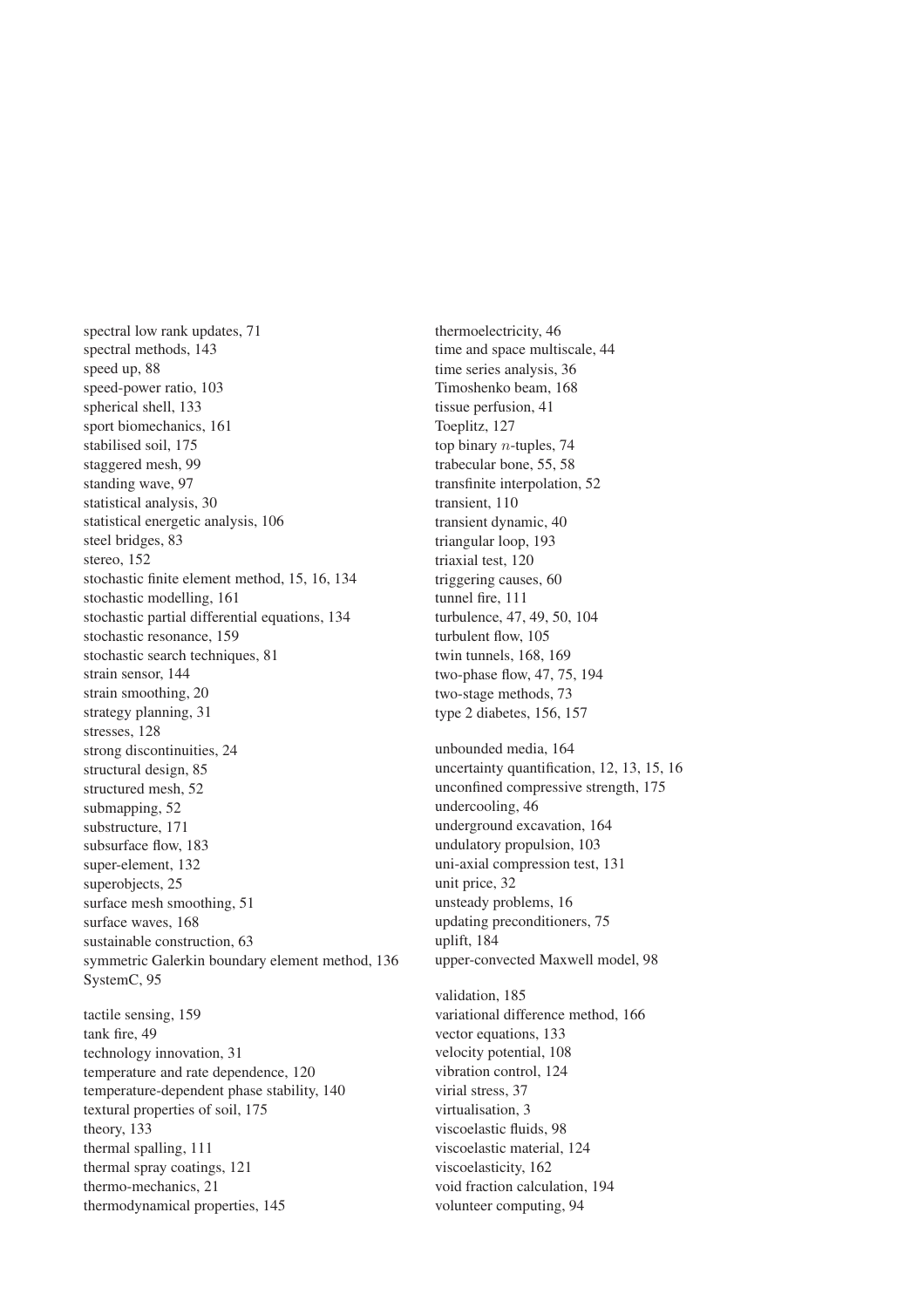vortex shedding, 97 VSAERO, 112 wall opening, 183 WASH123D, 183, 185 washing machine, 115 water tank, 167 watershed model, 185 wave modulation, 55 wave nonlinearity, 173 wave spectrum, 88 wavenumber results, 176 weak sandstone, 165 weak/strong coupling, 113 wear, 59 web mining, 92 web services, 92 WebCom, 3, 5 WebGIS, 28 Weibull distribution, 163 weighted essentially non-oscillatory shock-capturing method, 172 Weyl's fractional derivative, 162 wind modelling, 70 Winkler foundation, 188 Winkler model, 168, 170, 187 workability, 86 workflow, 5